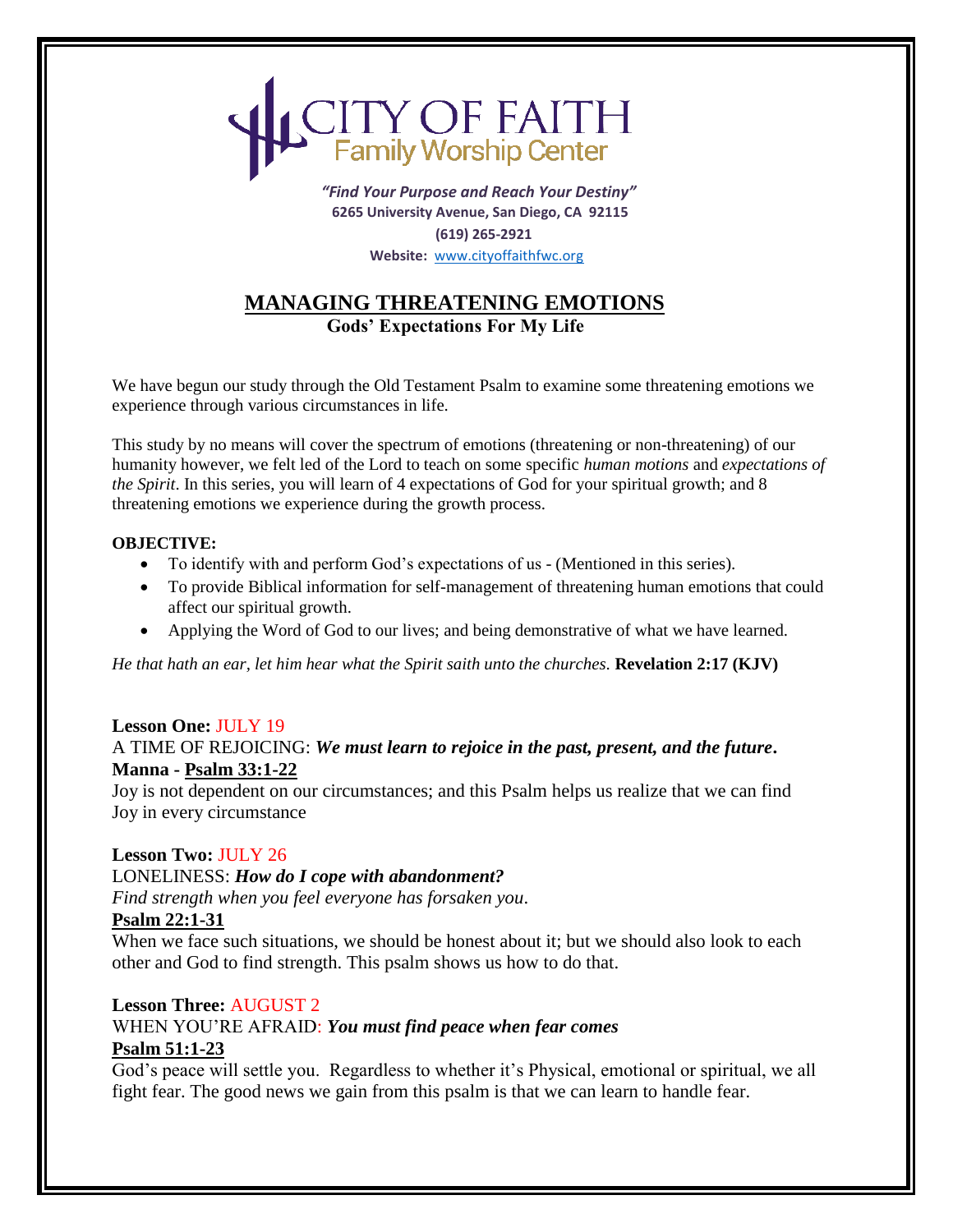## **Lesson Four:** AUGUST 9

#### GRATTITUDE: *the key to possessing a grateful heart*

*Learn how to be thankful at any place in your life and at any time*.

## **Psalm 136:1-26**

Beloved, your life will overflow with gratitude when you become convinced of God's unconditional love for you and you are reminded of His love through creation, your relationship with Him, and His provisions for your life.

## **Lesson Five:** AUGUST 16

ANGER: *When you feel cornered and defenseless Learn how to harness anger and do not let it control you*.

## **Psalm 37:8-9**

Anger is a natural, God given emotion, which, though potentially harmful, can be controlled and managed properly. This psalm gives us some godly ways to express our anger without sin. In this lesson, we will share *six steps to take to control of your emotions and regain rationality in controlling situations.*

## **Lesson Six:** AUGUST 23

#### CONTENTMENT: *When Your Soul Needs the Peace and Strength of God* Learn to find serenity, no matter what circumstances are prevalent

## **Psalm 62:1-12**

This psalm gives us ways to find inner peace and rest in the midst of outer circumstances. The secret to contentment is looking to God rather than your circumstances to give you fulfillment and peace.

## **Lesson Seven:** AUGUST 30

#### COPING WITH DEPRESSION: *Ending the relationship with darkness Learn to live - when just living within itself is a challenge*.

## **Psalm 88:1-18**

This psalm helps us see how we can discover hope in the deepest depression. In fact, during the time of depression, we must cry out to God.

## **Lesson Eight:** SEPTEMBER 6

## HOW TO HANDLE DISSAPPOINTMENT: *What Should I do When My Dream Dies?*

We must learn how to handle the pain of what might have been without deep regret or remorse. **Psalm 107:1-43**

How can I find peace when my dream has been shattered? This psalm offers hope to those who are disappointed with life.

## **Lesson Nine:** SEPTEMBER 13

## UNCERTAINTY: *When you're Not Sure of Your Next Move?*

We must learn how to make wise decisions when the path before us is unclear.

## **Psalm 19:1-14**

How do we know the will of God for our lives when we are unsure of what He wants? This psalm helps those who struggle with uncertainty to finds God's direction for their lives.

## **Lesson Ten:** SEPTEMBER 20

## RESTLESSNESS: *"I Still Haven't Found What I'm Looking For"*

*Learn the cause of – and cure – for our incessant inner hunger*

## **Psalm 42:1-11**

We all feel restless until the consummation of the kingdom of God; but we can find contentment until then by putting our security in Jesus Christ of Nazareth